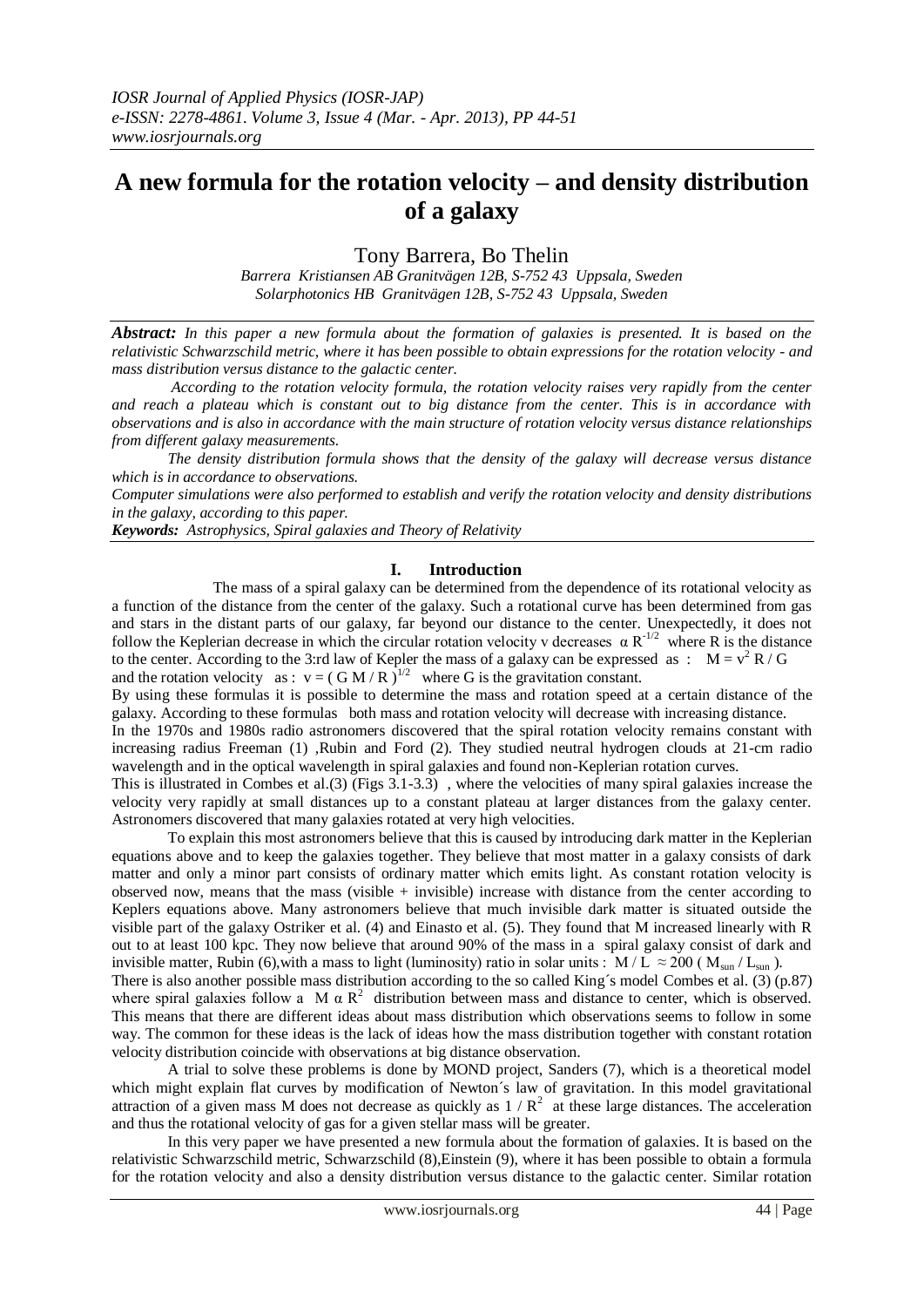velocity profiles to our new formula have also been observed from data published in established books in this field. These profiles are in accordance to observations. Computer simulations were also performed to establish and verify the velocity and density distributions suggested in this paper.

According to this rotation velocity formula, the rotation velocity increases very rapidly from the center and reach a plateau which is constant out to big distance from the center. This has also been observed in many papers, Sofue and Rubin(10) and Combes et al. (3).

The density distribution formula shows that the density of the galaxy will decrease versus distance which is in accordance to observations.

As in the MOND project we try to introduce new ways of thinking introducing relativistic metric which seems to explain observations.

# **II.** Observational data verifying an  $\sqrt{x}$ - structure of the galaxy rotation velocity formula

By using the the formulas published the established books Combes et al. (3) and Lang (11) we can state that we could expect to find a formula for the rotation speed versus distance to the center as a  $\sqrt{x}$ dependence. Two proofs of that are demonstrated below :

# **Proof 1**

According to, Lang (11) (p. 55), the ratio between mass and luminosity of a galaxy has the following appearance :

$$
M/L = const L^{0.35} \quad \text{giving} \quad M = \text{const} \ L^{1.35} \tag{1}
$$

giving :  $L = \text{const} \ M^{(1/1.35)} = \text{const} \ M^{0.74}$  $(2)$ By using Tully –Fischer`s law, Combes et al. (3), (p. 87 ), between luminosity and the rotation speed of the galaxy gives:

|                   | L $\alpha$ V <sup>4</sup> $\alpha$ M <sup>0.74</sup> |     |
|-------------------|------------------------------------------------------|-----|
| This means that : | V $\alpha$ M $^{0.19}$                               | (4) |
|                   | $ -$                                                 |     |

According to Combes et al., (p. 87 ), the correlation between mass and radios is : **M**  $\alpha$  **R**<sup>2</sup>  **(5)**

This means that :

$$
V \ \alpha \ M^{0.19} = R^{(2 \times 0.19)} = R^{0.38}
$$
 (6)

which has  $\sqrt{x}$ - structure between rotation velocity and distance to the center of galaxy.

# **Proof 2**

 $This$ 

| According to equations $(2)$ and $(5)$ :                                                                                                    |      |            |
|---------------------------------------------------------------------------------------------------------------------------------------------|------|------------|
| L $\alpha$ M <sup>0.74</sup> $\alpha$ R <sup>(2x0.74)</sup>                                                                                 |      |            |
| This means that : $\mathbf{M}/\mathbf{L} \propto \mathbf{R}^2 / \mathbf{R}^{(2 \times 0.74)} = \mathbf{R}^{0.52}$ ( $\sqrt{x}$ - structure) |      | <b>(8)</b> |
|                                                                                                                                             | (10) |            |

This is observed in Fig( 3.12) in Combes et al. (3), (p. 85) and Tinsley (12), where the color index B-V  $\alpha$  T  $\alpha$ R.

This means that equation (8) can be rewritten as :  
\n**M** / **L** = (
$$
\mathbf{V}^{(1/0.19)}/\mathbf{V}^{4}
$$
) =  $\mathbf{V}^{1.26}$  =  $\mathbf{R}^{0.52}$  (9)  
\nmeans that :  $\mathbf{V} = \mathbf{R}^{0.41}$  (10)

which gives  $\sqrt{x}$ - structure. This means that these investigations show that we should expect

a rotation velocity profile to have a  $\sqrt{x}$ - structure between rotation velocity and distance to the center of the galaxy.

# **III. The use of Schwarzschild metric**

#### **A. The determination of the velocity and density formulas** For a spherically symmetric gravitational field outside a massive non-rotating body in vacuum,the line element ds becomes according to Schwarzschild (8 ):

 $ds^{2} = (1 - 2GM/c^{2} r)c^{2} dt^{2} - (1 - 2GM/c^{2} r)^{1} dr^{2} - r^{2} d\theta^{2} - r^{2} sin^{2} \theta$ **d ψ<sup>2</sup> (11)** 

Here r,  $\theta$  and  $\psi$  are spherical coordinates whose origin is at the center of the massive object with the mass M, which determine the Newtonian gravitational field  $(GM/r)$ . G is here the the gravitational constant and r is the distance. By using a polar coordinate system with  $\theta = 0$ the following expression from equation (11) is obtained :

$$
ds^{2} = -\gamma^{1} dr^{2} - r^{2} d\theta^{2} + \gamma dt^{2}
$$
 (12)  
where  $\gamma = (1 - 2M/r)$ , which is the Schwarzschild term Eddington (13)( p.82-85)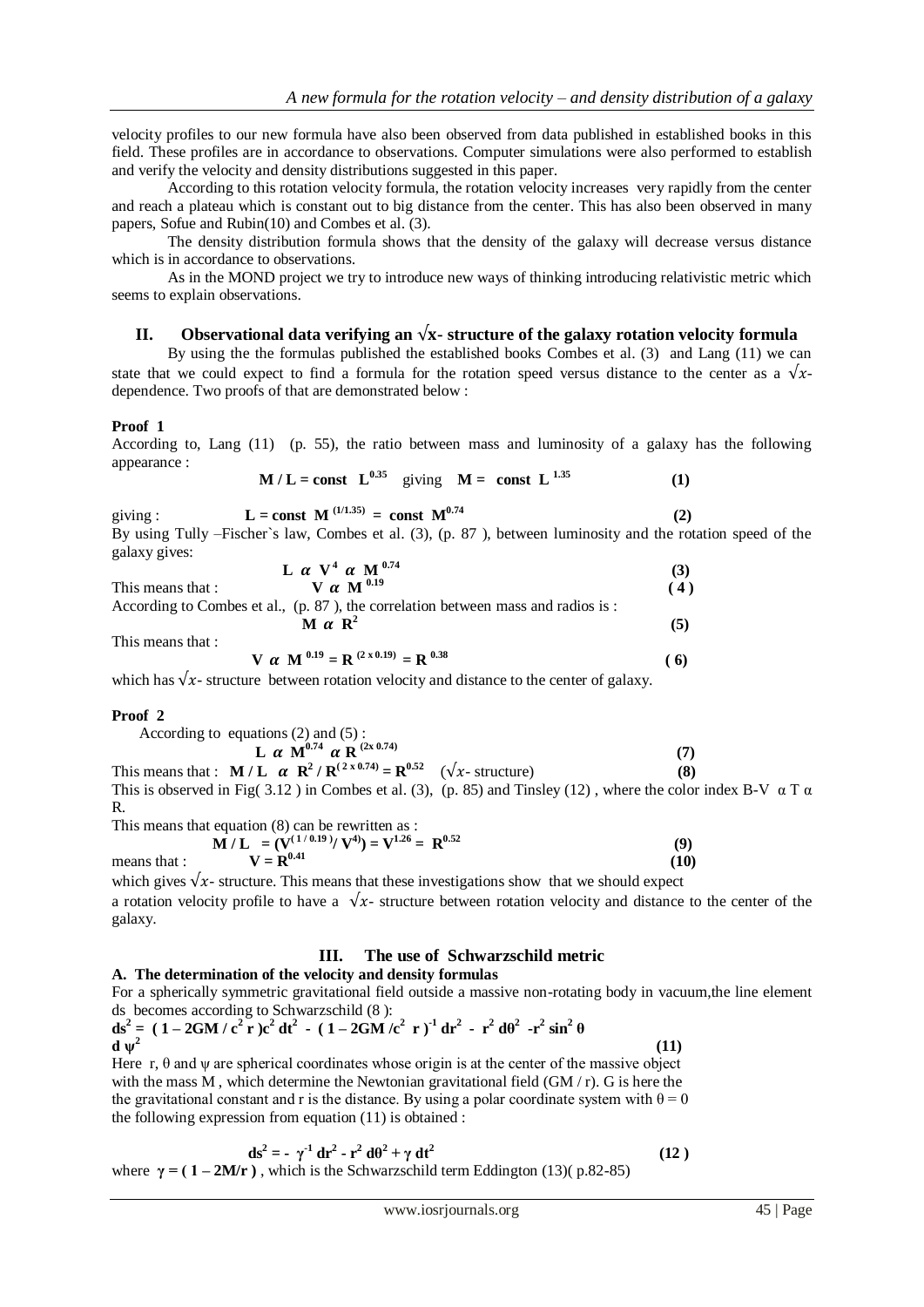If we study galaxies, the expansion in the space-time appeared to be constant, which means that the line element could be  $ds = 0$ . By using this on equation (12) we obtain :

$$
\mathbf{r}^2 \, \mathbf{d}\theta^2 = \gamma \, \mathbf{d}\mathbf{t}^2
$$
 (13)  
From this formula it is possible to obtain an expression for the angular rotation speed  
of a galaxy :  

$$
\mathbf{d}\theta = (1/r) \left( (1 - 2M/r) \, \mathbf{d}\mathbf{t}^2 - (1 - 2M/r)^{-1} \, \mathbf{d}\mathbf{r}^2 \right)^{1/2}
$$
 (14)  
If we suggest the space-time to be constant for a galaxy the dr = 0 which gives  

$$
\mathrm{d}\mathbf{r}^2 = 0.
$$
 This means that equation (14) can be rewritten as :  

$$
\mathbf{d}\theta = (1/r) \left( (1 - 2M/r) \, \mathbf{d}\mathbf{t}^2 \right)^{1/2}
$$
 (15)  
which gives a simpler equation of the angular rotation speed of galaxies :  

$$
\mathbf{d}\theta / \mathbf{d}\mathbf{t} = (1/r) \left( (1 - 2M/r) \right)^{1/2}
$$
 (16)  
By introduction of a scale factor k equation (16) will get the following  
appearance : 
$$
\mathbf{d}\theta / \mathbf{d}\mathbf{t} = (\mathbf{k}/r) \left( (1 - 2M/r) \right)^{1/2}
$$
 (17)  
The formula of the rotation speed (km/s) is obtained from the expression  

$$
\mathbf{v} = \mathbf{r} \left( \mathbf{d}\theta / \mathbf{d}\mathbf{t} \right)
$$
 (18)  
This means that the rotation speed in km/s will be the following expression :  

$$
\mathbf{v} = \mathbf{k} \left( (1 - 2M/r) \right)^{1/2}
$$
 (19)

and is seen in the theoretical graph of Fig 1 . In this graph the rotation speed is increased steeply at small radius and reach a constant value after a rather small distance. Fig 1 is a theoretical graph only verifying the main structure of equation (19).Similar profiles are also seen in the observational graphs of Fig 2. Many of those graphs follow a clear  $\sqrt{x}$ -. structure according to chapter A and equation (19).

# **B. The determination of the density formula**

|  |  | By using equation (19) we can now achieve a formula for the mass M and density $\rho$ of the galaxy: |      |
|--|--|------------------------------------------------------------------------------------------------------|------|
|  |  | $M = (r/2)(1 - v^2/k)$                                                                               | (20) |
|  |  |                                                                                                      |      |

By using the volume of a sphere :

$$
V = (4 \pi r^{3}) / 3
$$
 (21)  
the expression of the density of a galaxy is achieved :  

$$
\rho = M / V = (3 / (8 \pi r^{2})) (1 - v^{2} / k)
$$
 (22)  
Such a graph is seen in Fig. 3, which is a theoretical graph where the total density of a scale

Such a graph is seen in Fig 3 , which is a theoretical graph where the total density of a galaxy is decreasing at larger distancies in accordance to earlier measurements Lang (11) (p.131)

The ratio between r and  $R_{\text{max}}$  in percent is here studied.

Computer simulations were also performed to establish and verify the velocity and density distributions suggested in this paper. In these simulations 6000 (Fig 4) and 30000 (Fig 5 and 6) "stars" were randomly distributed like an ellipsoid and following equations (19) and (22). After some time a spiral structure appeared in accordance with observations. Studies were also performed of the halo of the galaxy from the side (Fig 6).

#### **IV. Discussion**

We can se from section 2 that the velocity formula between velocity and distance to the center of the galaxy has a  $\sqrt{x}$ - structure. These facts are based on results presented in (3) and (11) and are not based on Kepler's 3:rd law directly. These relationships are observed by the astronomers where the velocity reach a constant speed between 5 and 10 kpc from the center of the galaxy. A similar structure is also obtained by using the theory of relativity and the Schwarzschild metric, where a steep raise of the velocity (angular and circular in km/s) at low distancies is obtained by equation (19 ).After that a plateau is reached which will be dominating to large distancies.

This is also observed by many astronomers (1) and (2) and have been a controversial discovery, because it contradict Kepler`3:rd law, which will follow a  $(1/\sqrt{r})$  - dependence and is not observed in any galaxies. Therefore the astronomers claim that there must be

a big amount of dark matter in the galaxy, which is the cause of this discrepancy and also hold the galaxies together at those high rotation speeds.

Similar  $\sqrt{x}$ - structures of the velocity curves as our curves have been obtained in the Mondproject, where a modification of the Newton`s law is applied. This is an interesting approach where an additional term is applied on the usual  $1/R^2$  decrease between gravity and distance on galaxy level. However, we think that applying the theory of relativity here, is a more realistic approach on this galaxy level.

Our model is also in accordance to the density distribution in the galaxy which shows a decreasing profile to distance, which is in accordance to earlier observations.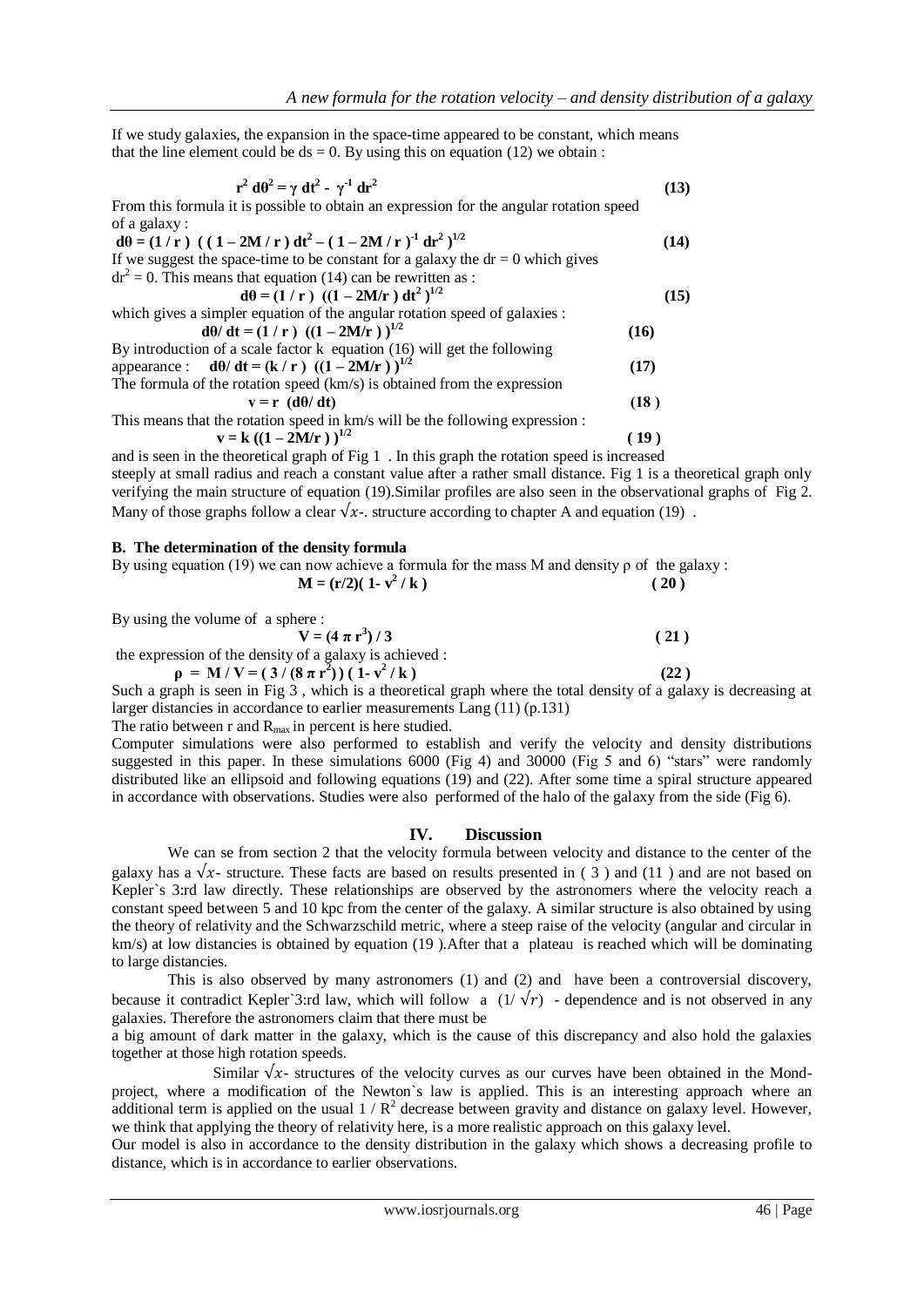Computer simulations were also performed to establish and verify the rotation velocity and density distributions in the galaxy, suggested in this paper and giving a strong support of the new formulas and the use of theory of relativity.

# **Acknowledgement:**

We thank :

Dr. Gunnar Berg at the Mathematical Institution at Uppsala University, Prof. Krister Kiselman at the Mathematical Institution at Uppsala University, Dr. Anders Hast at Creative Media Lab at University of Gävle. Prof. Ewert Bengtsson at Centre for Image Analysis at Uppsala University Dr.Staffan Yngve at the Physical Institution at Uppsala University for valuable discussions and critical examinations of the material in this paper.

# **References:**

- [1]. Freeman, K. C. ,(1970), Ap. J.,**160** , 811
- [2]. Rubin, V. C., Ford, W. K., (1970), Ap, J. **150** , 379
- [3]. Combes, F., Boisse`,P., Mazure ,A. and Blanchard, A., Galaxies and Cosmology,(2001)
- [4]. Ostriker, J.P. ,Peebles, P.J.E., and Yahil,A.,(1974), Ap.J.**193**, L1
- [5]. Einasto, J., Kaasik,A. and Saar,E., (1974),Nature, **250**, 309
- 
- [6]. Rubin, V.C.,(1993),Proc. Nat. Acad. Sci., **90**, 4814 [7]. Sanders, R., H., (2002) Annu. Rev. Astron. Astrophys. Vol **40**,p.263-317
- [8]. Schwarzschild, K., (1916),Sitz. Acad. Wiss., Physik-Math., Kl. **1** , 189
- [9]. Einstein, A., (1916), Ann. Physik, **49**, 769
- [10]. Sofue, Y., Rubin, V.C., Annu.Rev.Astronom.Astrophys.2001,Vol **39**, p. 137-174
- [11]. Lang, K.R.,(1998), Astrophysical Formula, Vol. **2**
- [12]. Tinsley, B., (1981), Mon. Not. Roy. Astron. Soc., **194**, 63
- [13]. Eddington, A.S. (1923), Mathematical Theory of Relativity.





**Fig 1**

**Theoretical graph of rotational speed versus distance in the galaxy according to equation (19)**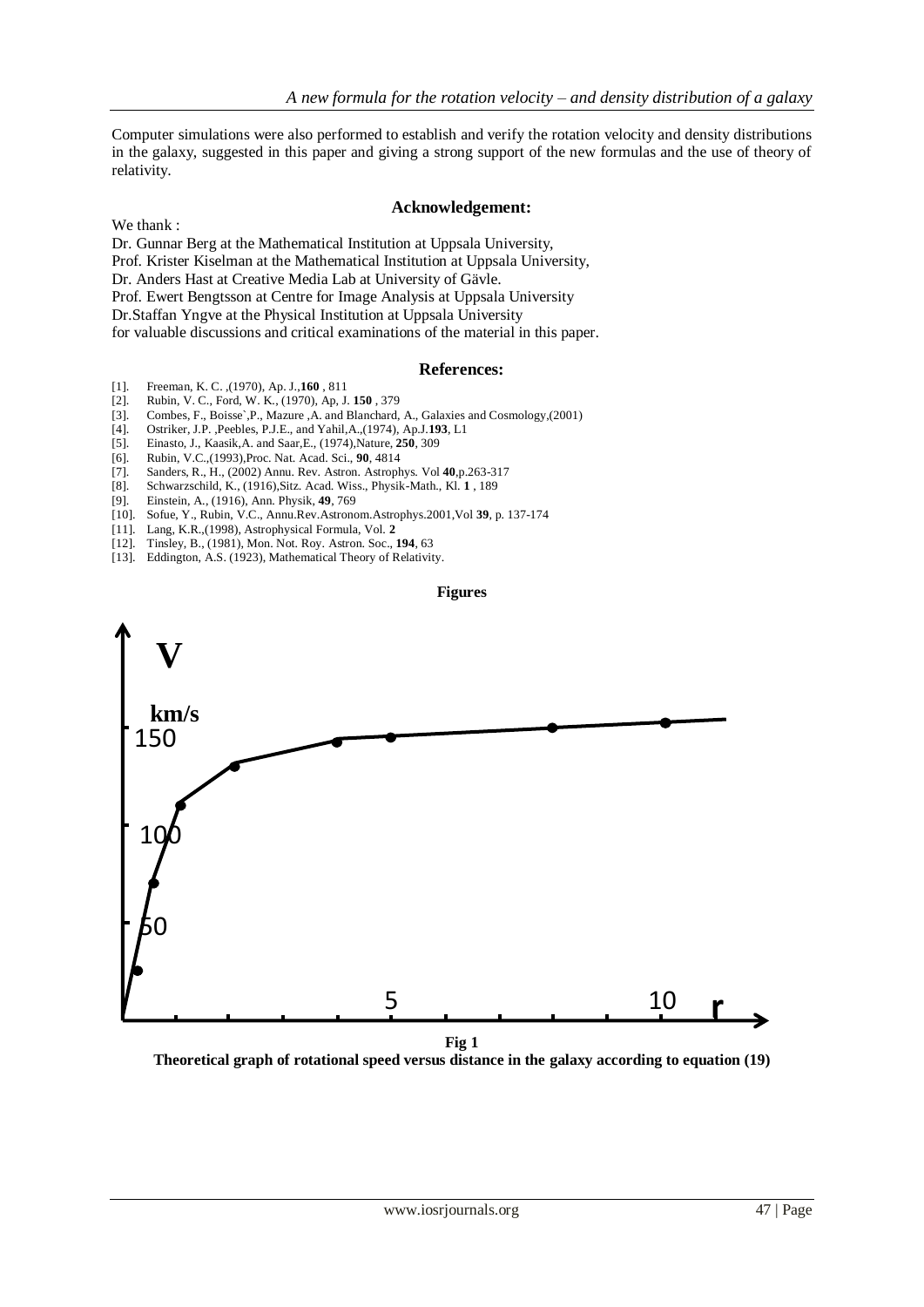

**Fig 2**

**Rotation curves of spiral galaxies obtained by combining CO data for the central regions, optical for disks, and HI for outer disk and halo** *Sofue* **et al.(10)).**



**Theoretical graph of density versus distance in the galaxy according to equation (22). The distance is here the ratio between distance r and maximum distance Rmax in percent.**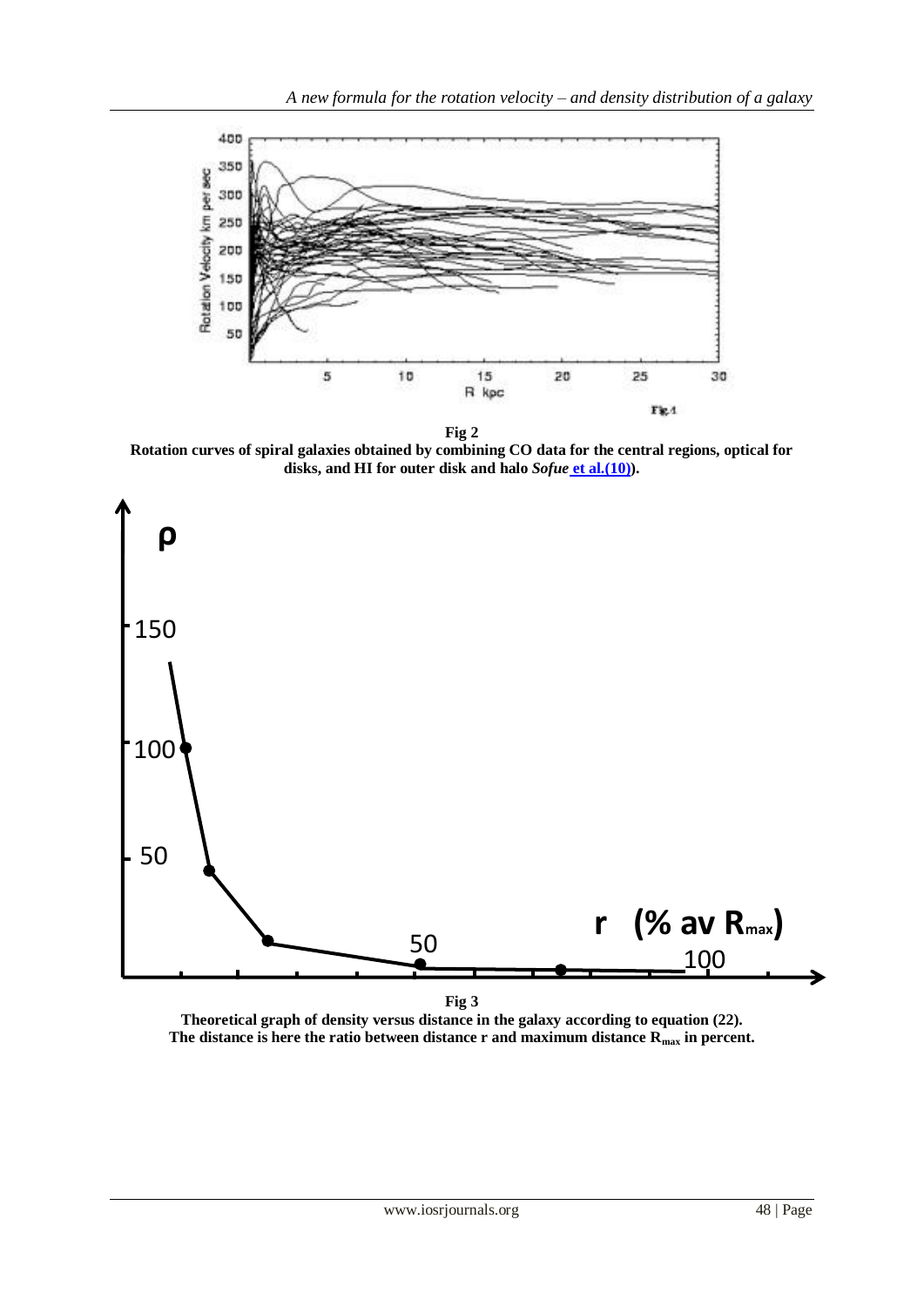

**Computer simulations of randomly distributed 6000 "stars" distributed like an ellipsoid. After a while a spiral structure is appeared according to observation and equation (19).**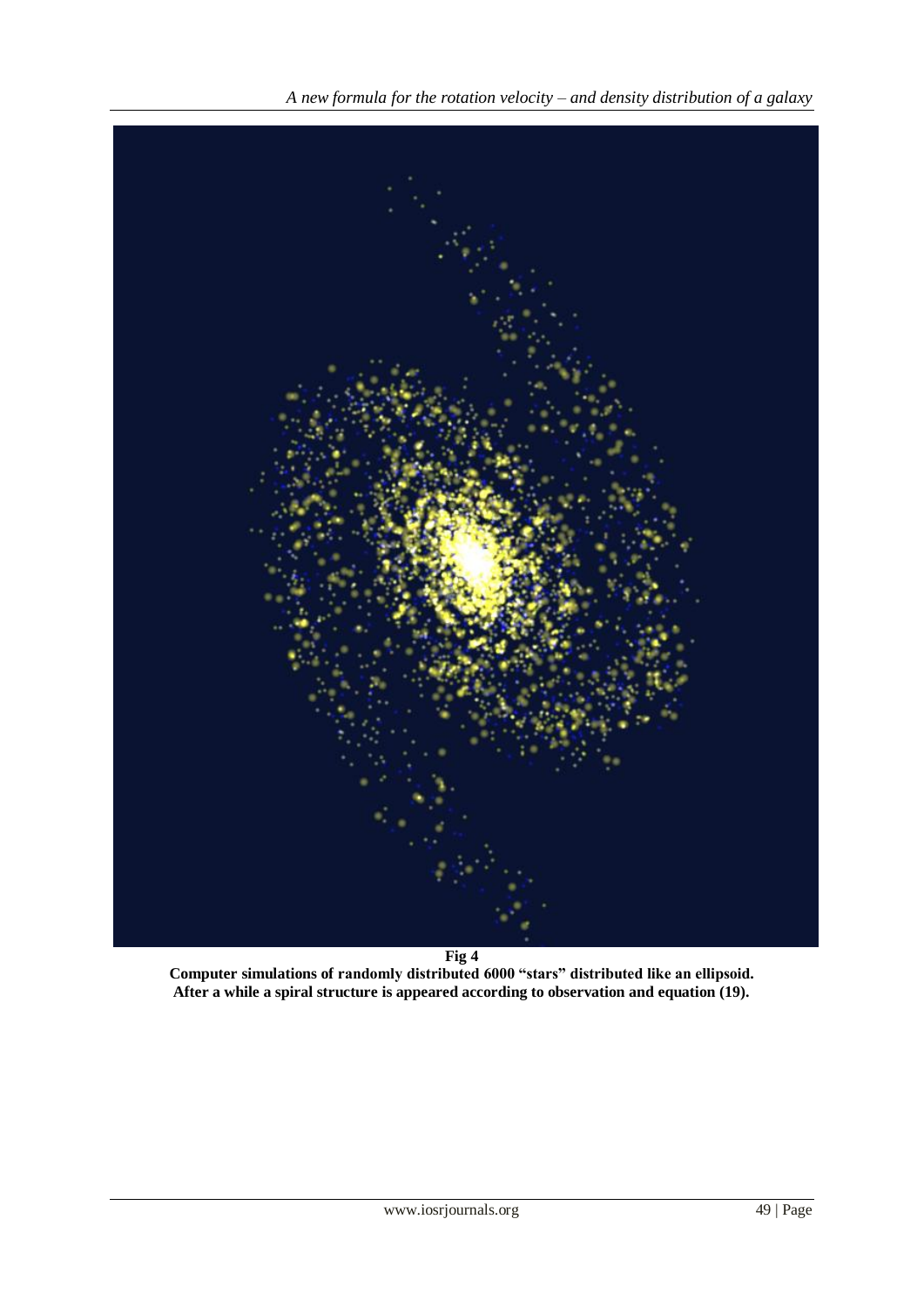

**Fig 5**

**Computer simulations of randomly distributed 30 000 "stars" distributed like an ellipsoid. After a while a spiral structure is appeared according to observation and equation (19).**